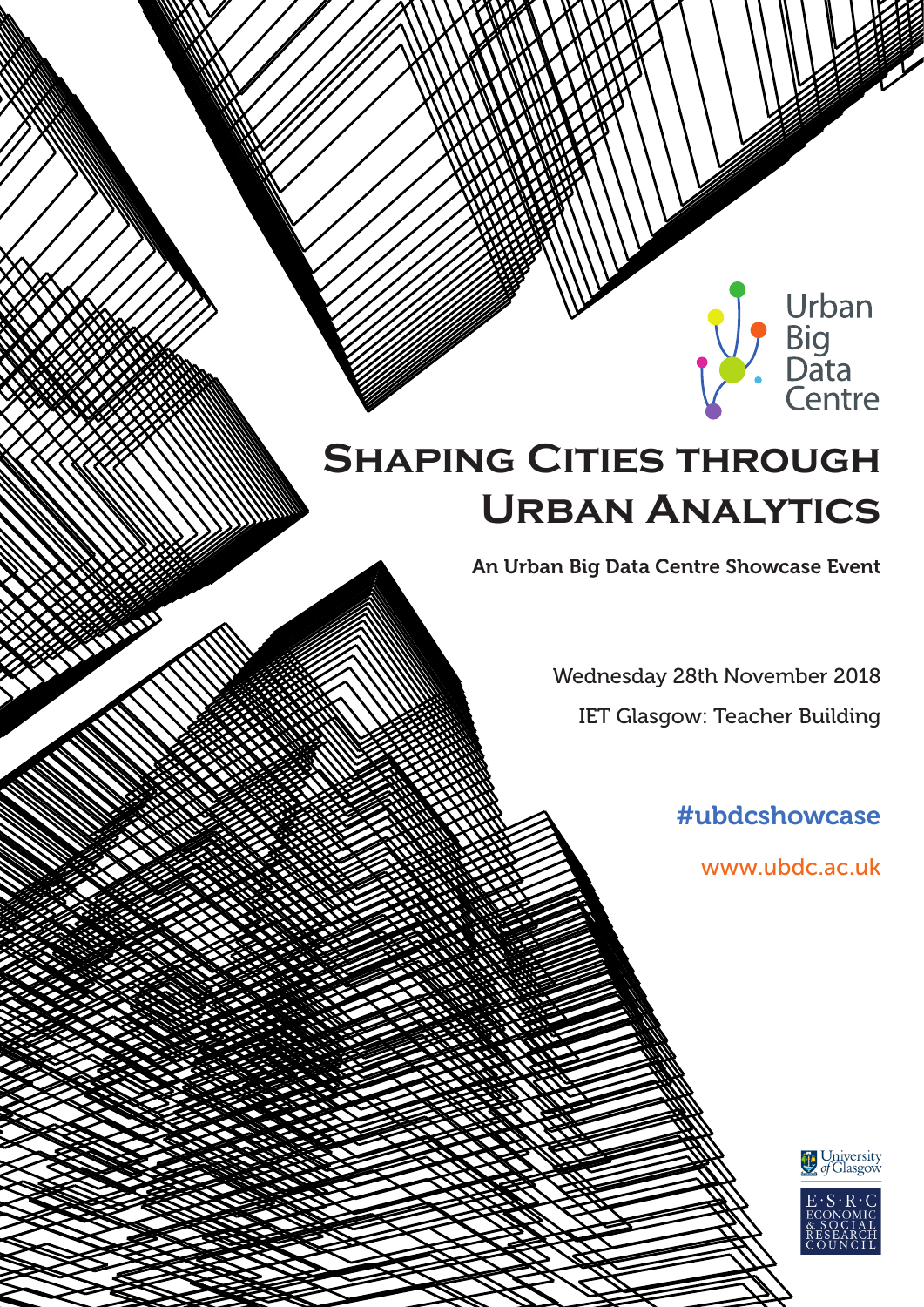## **Shaping Cities through Urban Analytics**

#### An Urban Big Data Centre Showcase Event

28th November 2018, Venue: IET Glasgow: Teacher Building

## WELCOME

It is a great pleasure to welcome you all to this event which marks the end of the first phase of UBDC's journey, and the start of the next.

It is clear that the 'data revolution' is here to stay. We are creating ever increasing volumes of data in our daily lives, and these have enormous potential to inform the work of urban planners and policy makers, as well as offering value to many businesses and to citizens. But there are great challenges here as well. It takes a particular combination of skills and expertise – technical, legal and statistical – to generate knowledge from these data. And even then, there are important questions about how reliable the insights from these sources are: what do they capture and what do they miss?

Over the last five years, UBDC has provided a pioneering data service which has enabled a wide range of researchers to make better use of urban big data. We have supported academics but also researchers in a wide range of public bodies, businesses and third sector organisations. We have helped to build research capacity through our training programmes, as well as contributing through our research and knowledge exchange activities. We will showcase a small selection of this work today.

In the next five years, our own research agenda will play a more central role. We will apply our unique combination of social science and data science expertise to the development and analysis of a range of big data addressing challenges in fields including transport, housing, education and urban planning. In all our research, we are very keen to work closely with partners from public, private or third sectors, and you will hear about a number of existing partnerships today. If you think there is scope to work with your organisation, we would be very keen to hear from you.

- Professor Nick Bailey, Director, Urban Big Data Centre

| 09.30: | <b>REGISTRATION</b> - tea/coffee on arrival                                                                                                                                         |                                                                                                                                                                                   |                           |  |  |  |  |
|--------|-------------------------------------------------------------------------------------------------------------------------------------------------------------------------------------|-----------------------------------------------------------------------------------------------------------------------------------------------------------------------------------|---------------------------|--|--|--|--|
| 10.00: |                                                                                                                                                                                     | <b>Opening Plenary Session:</b>                                                                                                                                                   | Laphroaig Lecture Theatre |  |  |  |  |
|        | 10.00:<br>Welcome from Professor Anne H Anderson OBE Vice-Principal and Head of College of<br>Social Sciences                                                                       |                                                                                                                                                                                   |                           |  |  |  |  |
|        | 10.10:<br>Ms Kate Forbes MSP, Minister for Public Finance & Digital Economy                                                                                                         |                                                                                                                                                                                   |                           |  |  |  |  |
|        | 10.20:                                                                                                                                                                              | Professor Nick Bailey, Director, UBDC: 'Urban Big Data Centre: Achievements & Prospects'                                                                                          |                           |  |  |  |  |
| 11.00: |                                                                                                                                                                                     | <b>BREAK</b> - Tea/coffee and biscuits                                                                                                                                            |                           |  |  |  |  |
| 11.20: | <b>Parallel Workshop Sessions:</b>                                                                                                                                                  |                                                                                                                                                                                   |                           |  |  |  |  |
|        | Workshop 1: Transport and Mobility - William Room                                                                                                                                   |                                                                                                                                                                                   |                           |  |  |  |  |
|        | Workshop 2: Education, Skills and the Labour Market - Berguis Room<br>Workshop 3: Housing and Neighbourhoods - Adam Room<br>Workshop 4: Urban Analytics - Laphroaig Lecture Theatre |                                                                                                                                                                                   |                           |  |  |  |  |
|        |                                                                                                                                                                                     |                                                                                                                                                                                   |                           |  |  |  |  |
|        |                                                                                                                                                                                     |                                                                                                                                                                                   |                           |  |  |  |  |
| 13.00: | LUNCH - Healthy Eating awarded buffet lunch with fruit juice                                                                                                                        |                                                                                                                                                                                   |                           |  |  |  |  |
| 14.00: | <b>Plenary Session:</b>                                                                                                                                                             |                                                                                                                                                                                   | Laphroaig Lecture Theatre |  |  |  |  |
|        | Chaired by Professor David Banister, University of Oxford and Chair of the Advisory Group, UBDC                                                                                     |                                                                                                                                                                                   |                           |  |  |  |  |
|        | 14.00:                                                                                                                                                                              | Keynote Speech: Tom Smith, Managing Director, Office for National Statistics Data Science<br>Campus, 'Making an impact: realising the potential of urban data science'            |                           |  |  |  |  |
|        | 14.40:                                                                                                                                                                              | Responses from the panel: Anne Connolly, Glasgow City Council; Trevor Gibson,<br>Opportunity Peterborough; George Hazel, MaaS Scotland; Cecilia Wong, University of<br>Manchester |                           |  |  |  |  |
|        | 15.00:                                                                                                                                                                              | <b>Discussion</b>                                                                                                                                                                 |                           |  |  |  |  |
| 15.25: | Closing remarks - Professor Nick Bailey                                                                                                                                             |                                                                                                                                                                                   |                           |  |  |  |  |
| 15.30: | <b>CLOSE</b> - tea/coffee available                                                                                                                                                 |                                                                                                                                                                                   |                           |  |  |  |  |

## PROGRAMME AT A GLANCE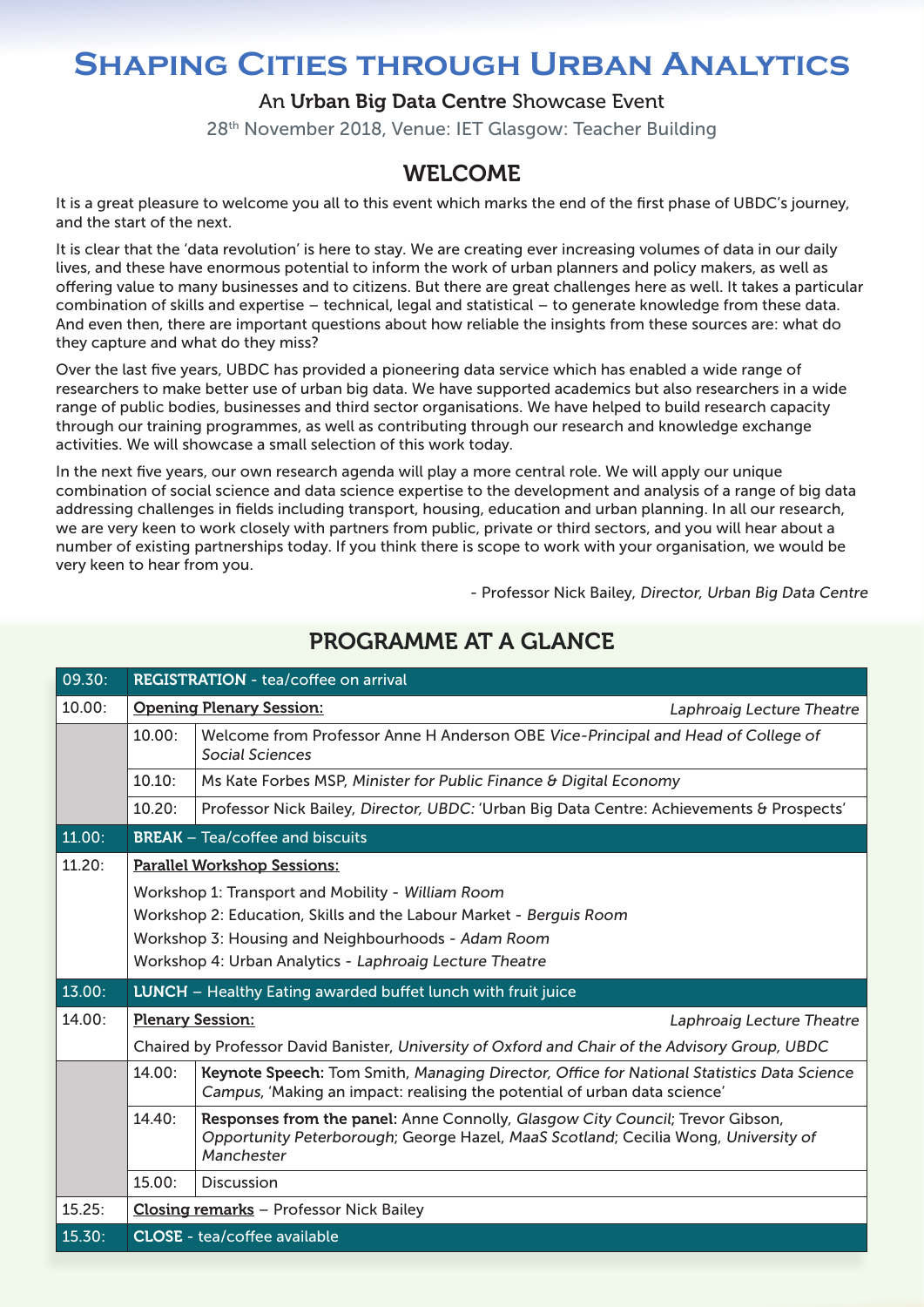## PARALLEL WORKSHOP SESSIONS

| <b>WORKSHOP 1: Transport and Mobility</b> |                                                                                                   |  |  |  |  |  |
|-------------------------------------------|---------------------------------------------------------------------------------------------------|--|--|--|--|--|
|                                           | <b>William Room</b><br>Chair: Andrew McHugh                                                       |  |  |  |  |  |
| 11:20                                     | Capturing urban mobility using crowdsourced data<br>from smartphones                              |  |  |  |  |  |
|                                           | Yang Wang (UBDC, University of Glasgow)                                                           |  |  |  |  |  |
| 11:45                                     | The use of crowdsourced cycling data for cycling<br>analyses (Strava)                             |  |  |  |  |  |
|                                           | Jinhyun Hong (UBDC, University of Glasgow)                                                        |  |  |  |  |  |
| 12:10                                     | Does street lighting improve the safety of cyclists? A<br>case study using Big Data for Newcastle |  |  |  |  |  |
|                                           | <b>Jim Uttley</b> (Institute for Transport Studies, University of<br>Leeds)                       |  |  |  |  |  |
| 12:35                                     | Inequalities in Public Transport Availability and<br><b>Associated Transport Poverty Risks</b>    |  |  |  |  |  |
|                                           | <b>Obinna Anejionu</b> (UBDC, University of Glasgow)                                              |  |  |  |  |  |

| <b>WORKSHOP 3: Housing and Neighbourhoods</b> |                                                                                            |  |  |  |  |  |
|-----------------------------------------------|--------------------------------------------------------------------------------------------|--|--|--|--|--|
| Chair: Ken Gibb<br><b>Adam Room</b>           |                                                                                            |  |  |  |  |  |
| 11:20                                         | Big data for the private rental sector: validating online<br>rental advertising data       |  |  |  |  |  |
|                                               | <b>Mark Livingston</b> (UBDC, University of Glasgow)                                       |  |  |  |  |  |
| 11:45                                         | The re-growth of private renting and the<br>suburbanisation of poverty in UK cities        |  |  |  |  |  |
|                                               | <b>Nick Bailey</b> (UBDC, University of Glasgow)                                           |  |  |  |  |  |
| 12:10                                         | What determines the spatial patterns of Airbnb rentals<br>(shot-term rentals) in Chicago?  |  |  |  |  |  |
|                                               | David McArthur (UBDC, University of Glasgow)                                               |  |  |  |  |  |
| 12:35                                         | The enigma of segregation: spatiality, perceptions,<br>persistence, frontiers and networks |  |  |  |  |  |
|                                               | <b>Gwilym Pryce</b> (Sheffield Methods Institute, University of<br>Sheffield)              |  |  |  |  |  |

#### WORKSHOP 2: Education, Skills and the Labour Market Chair: Michael Osborne Berguis Room

| 11:20 | Measuring segregation in schools and other places<br><b>Richard Harris</b> (School of Geographical Sciences,<br>University of Bristol)              |
|-------|-----------------------------------------------------------------------------------------------------------------------------------------------------|
| 11:45 | <b>Predicting Uber Demand in New York City with WaveNet</b><br>Long Chen (UBDC, University of Glasgow)                                              |
| 12:10 | Big Data and Digital Program in Smart City Helsinki<br><b>Ilpo Laitinen</b> (City of Helsinki and University of<br>Tampere)                         |
| 12:35 | Place-based drivers of inequalities in secondary school<br>attainment: evidence for Glasgow City Region<br>Phil Mason (UBDC, University of Glasgow) |

| <b>WORKSHOP 4: Urban Analytics</b>                   |                                                                                                                    |                                                                                                                                              |  |  |
|------------------------------------------------------|--------------------------------------------------------------------------------------------------------------------|----------------------------------------------------------------------------------------------------------------------------------------------|--|--|
|                                                      |                                                                                                                    | Laphroaig Lecture Theatre                                                                                                                    |  |  |
| 11:20                                                | Can activity spaces say something about social<br>exclusion?                                                       |                                                                                                                                              |  |  |
| Katarzyna Siła-Nowicka (UBDC, University of Glasgow) |                                                                                                                    |                                                                                                                                              |  |  |
| 11:45                                                | Urban fire dynamics and location optimization of urban<br>fire stations                                            |                                                                                                                                              |  |  |
|                                                      | Jing Yao (UBDC, University of Glasgow)                                                                             |                                                                                                                                              |  |  |
| 12:10                                                | Children's access to high-quality greenspace                                                                       |                                                                                                                                              |  |  |
|                                                      |                                                                                                                    |                                                                                                                                              |  |  |
|                                                      | University of Glasgow)                                                                                             |                                                                                                                                              |  |  |
| 12:35                                                | What can you see from your house? A bulk analysis of<br>line of sight, accounting for landscape & building heights |                                                                                                                                              |  |  |
|                                                      | Dan Olner (Sheffield Methods Institute, University of<br>Sheffield)                                                |                                                                                                                                              |  |  |
|                                                      |                                                                                                                    | <b>Chair: Annette Hastings</b><br>Rod Walpole (UBDC, University of Glasgow) and<br><b>Bruce Whyte (Glasgow Centre for Population Health,</b> |  |  |

#### Wi-Fi access

Free Wi-Fi access is available via the IET network. Please connect using the login details:

Username: iet Password: cooper

#### Keep in touch

To stay up to date with our research and other activities you can sign up to our newsletter on our website and follow us on social media:

#### www.ubdc.ac.uk

Twitter: @UrbanBigData LinkedIn: Urban Big Data Centre Facebook: /urbanbigdata



## #ubdcshowcase

Please use our hashtag when tweeting during the event

#### Venue information

Registration and the refreshment breaks will take place in Laphroaig Lounge, located directly opposite the main Laphroaig Lecture Theatre on the first floor. Toilets and the additional breakout rooms for the workshop sessions are on the second floor.

We have tried to accommodate all special dietary requirements for those who stated them on their online registration form. Please ask a member of the catering staff if you require any guidance.

Delegates leave coats, bags and other personal items at their own risk and the University accepts no responsibility for items lost or damaged. Please ask at reception on the ground floor if you need to store larger items.